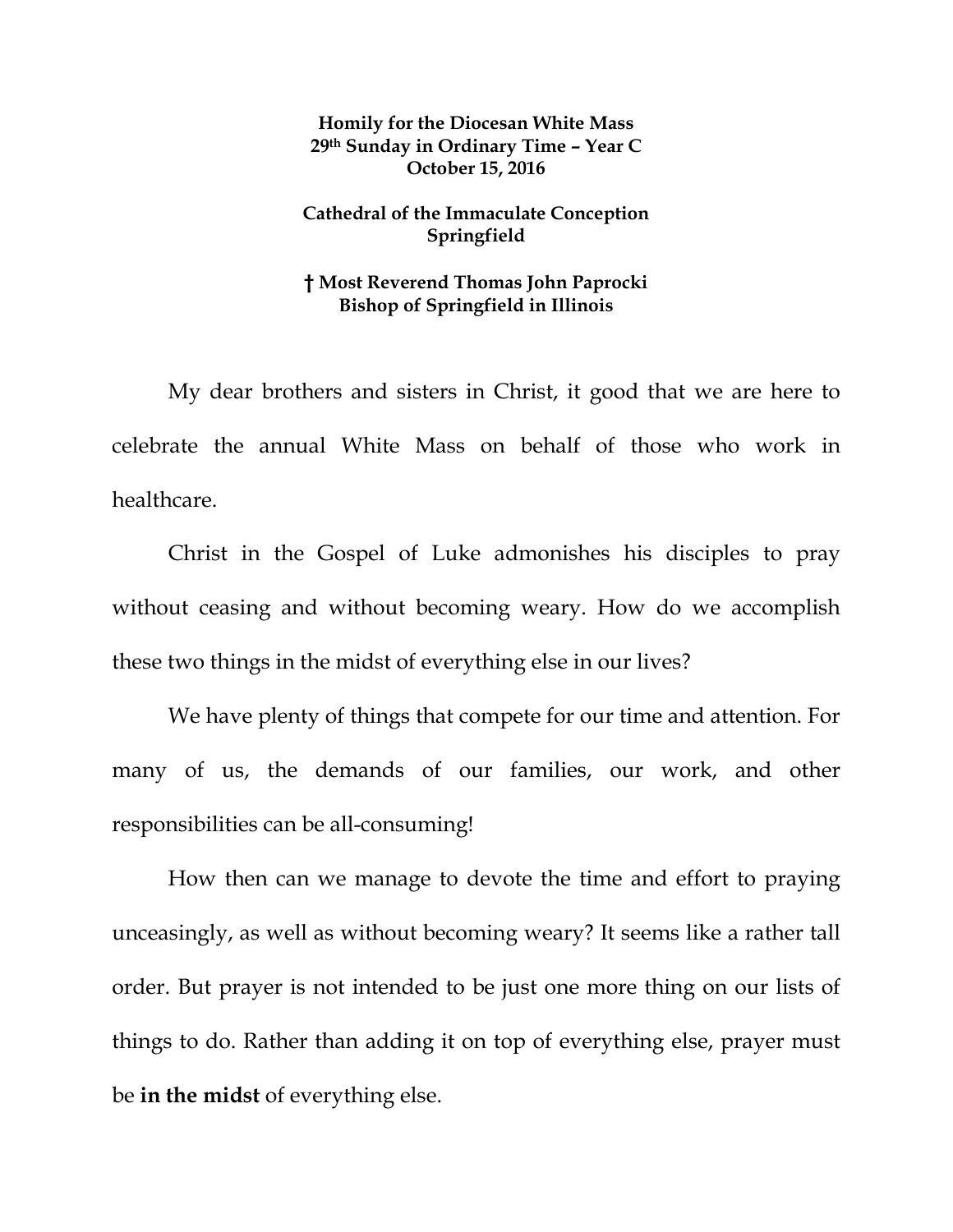We might think that prayer is a matter of being still and doing nothing else, but prayer takes many forms. To pray is to be intentional about how we pray and that can mean being intentional about being active in a spirit of prayer.

St. Paul tells us in his letter to the Colossians: "Whatever you do in speech or action, do it in the name of the Lord. Whatever you do, work at it with your whole being."(Colossians 3:17-24)

From the Book of Deuteronomy we hear this: "You shall love the Lord your God with all your heart, and with all your soul, and with all your strength." (Deut. 6:5)

The Lord desires that we commit our entire self to Him in all that we do. When we do our work in the name of Christ and for Him, all that we do becomes a form of prayer. This means that whoever we are and whatever our work in life, we can bring prayer into all that we do.

In our first reading from the Book of Exodus, the army of Amalek poses a serious threat for the tribes of Israel. But Moses, at least, seems confident that the Jewish people can stand up to them. He directs Joshua to engage the enemy, not with all able soldiers, but only with certain chosen men. As long as these selected fighters can see the staff of God held high by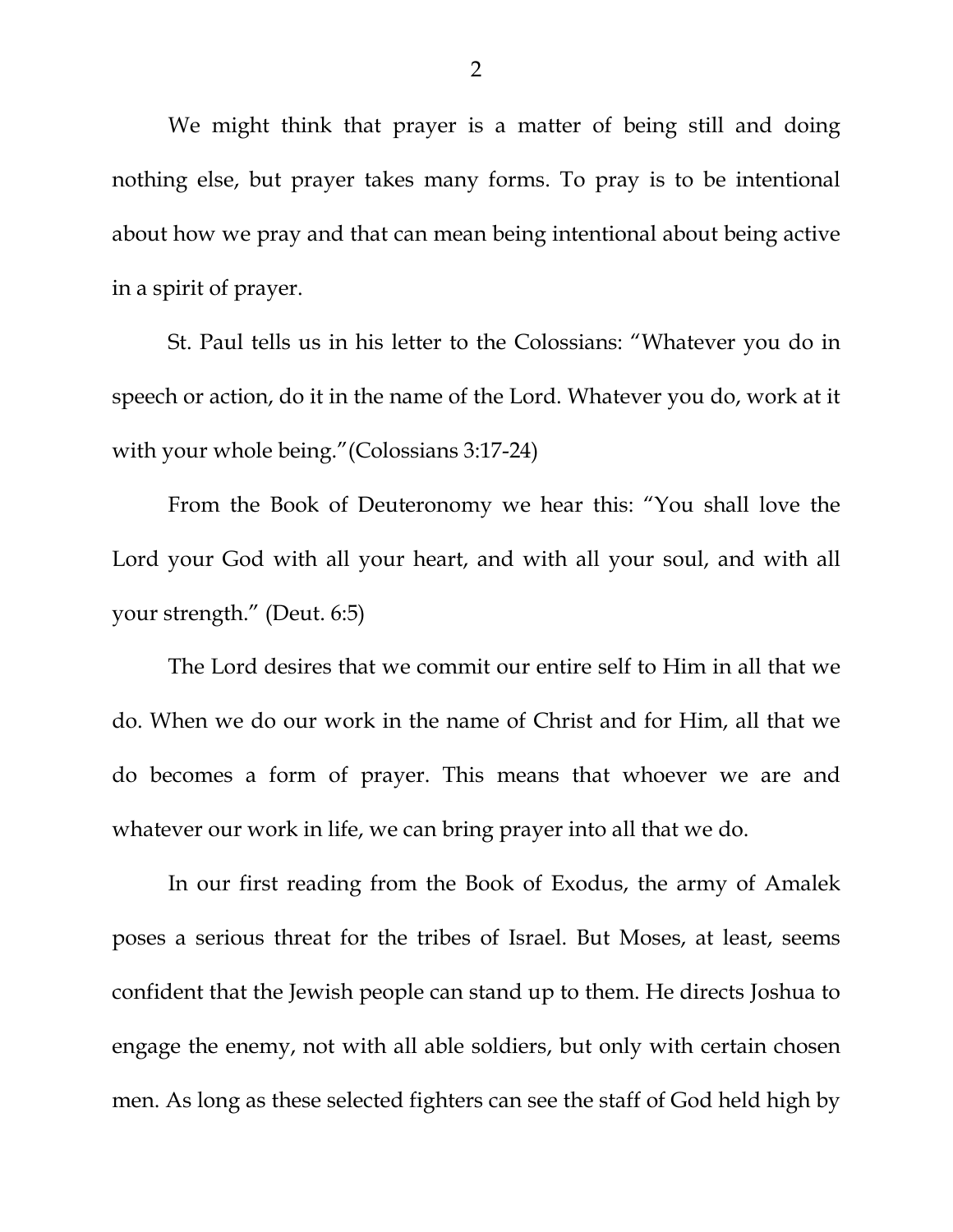Moses, they prevail against the enemy. When Moses grows tired and lowers the staff, the Israelites lose the advantage on the field. As a result, Aaron and Hur must stand on either side of Moses all day long to ensure that the staff of God is held aloft and visible for the Israelites fighting below.

What we learn from this story is how Moses was the very symbol of prayer for the Jewish people in their struggles with a great enemy. We learn from the example of Moses the importance of perseverance in prayer, but we also learn that we do not pray in isolation. Moses was able to persevere in prayer, not only because he was a man of prayer, but also because he had help from others who helped him with his prayer, and together they were able to help the whole community.

Following along this line, Saint Paul in his second Letter of to Timothy urged the beloved, **"**Remain faithful to what you have learned and believed" and he encouraged them to "be persistent" in proclaiming the Word of God "whether it is convenient or inconvenient." This message is further reinforced in today's Gospel passage, where Saint Luke relates that "Jesus told his disciples a parable about the necessity for them to pray always without becoming weary."

3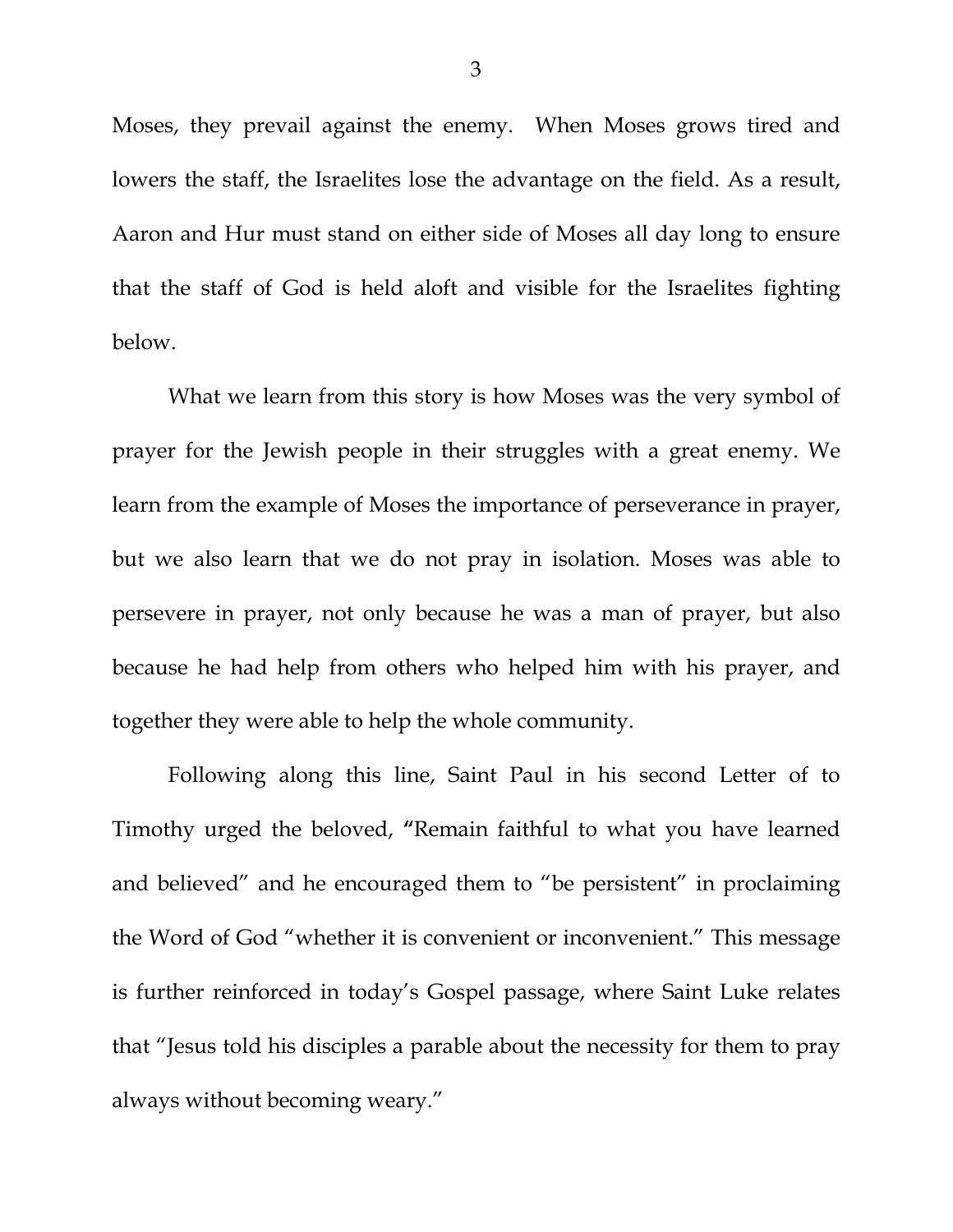In the nearly two-thousand year history of the Church, we have seen perseverance in prayer practiced in countless situations, from the situations involving the Universal Church to those involving individual parishes and other Catholic institutions.

For those who work in healthcare, this is especially true. For you who work in hospitals and are confronted with illness, suffering, and even death on a daily basis, you know better than most the need for prayer in the midst of your essential work.

Just as Moses extended his hands in supplication to God from our first reading, so too do you extend your hands to care for those in need of healing. Being on the front lines for those in need, it is your hands that bring not only healing, but also the presence of Christ to those who seek Him.

Christ speaks of persistence in prayer from the parable in Luke's Gospel. He tells us we are to avoid becoming weary in our prayer. The persistence of prayer for which the Lord calls is something that happens when we are aided by the support of others.

We rely on the help of others in our common work, so too can we look to our fellow care-givers to pray for us, to strengthen and admonish